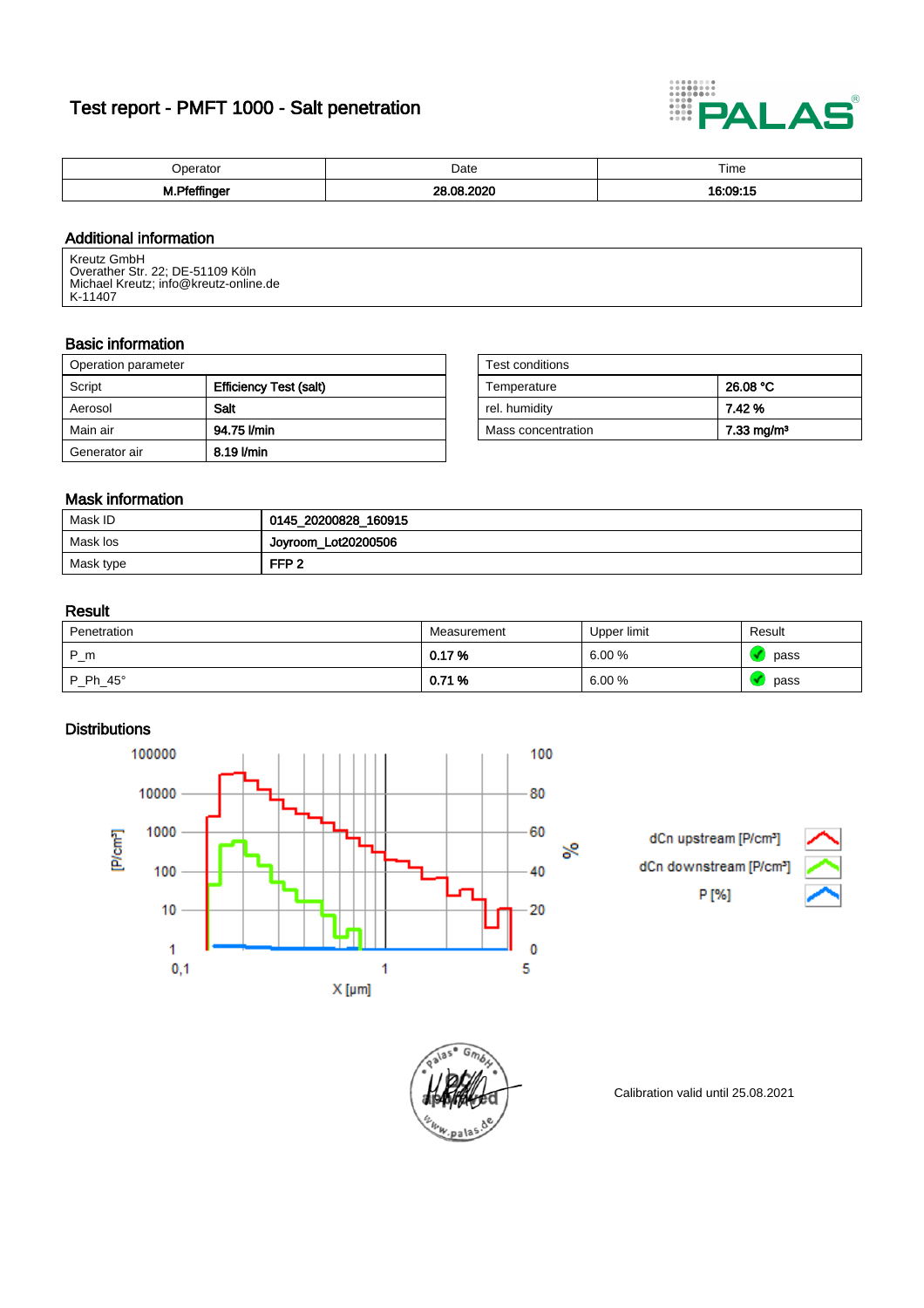# Test report - PMFT 1000 - Oil penetration



| $\cdot$ in $e^{i\pi}$<br>. | Date | Time                                                                            |
|----------------------------|------|---------------------------------------------------------------------------------|
|                            | nc   |                                                                                 |
| M.Pfeffir                  |      | the contract of the contract of the contract of the contract of the contract of |

## Additional information

Kreutz GmbH Overather Str. 22; DE-51109 Köln Michael Kreutz; info@kreutz-online.de K-11407

#### Basic information

| Operation parameter |                       | Test conditions    |                         |
|---------------------|-----------------------|--------------------|-------------------------|
| Script              | Efficiency Test (oil) | Temperature        | 26.03 °C                |
| Aerosol             | Oil                   | rel, humidity      | 2.44 %                  |
| Main air            | 94.95 l/min           | Mass concentration | 18.66 mg/m <sup>3</sup> |
| Generator air       | $1.73$ $Vmin$         |                    |                         |

| Test conditions    |                         |
|--------------------|-------------------------|
| Temperature        | 26.03 °C                |
| rel. humidity      | 2.44%                   |
| Mass concentration | 18.66 mg/m <sup>3</sup> |

## Mask information

| Mask ID   | 0145_20200828_163247          |
|-----------|-------------------------------|
| Mask los  | ' Joyroom_Lot20200506 Maske 2 |
| Mask type | FFP <sub>2</sub>              |

### Result

| Penetration     | Measurement | Upper limit | Result |
|-----------------|-------------|-------------|--------|
| $P_{m}$         | 1.16 %      | 6.00%       | pass   |
| $P_Ph_45^\circ$ | $3.25\,\%$  | 6.00%       | pass   |

## **Distributions**

100000 100 10000 80 [P/cm<sup>3</sup>] 1000 60 వ్ 100 40 10 20 1 0  $0,1$ 5 1  $X$  [µm]

dCn upstream [P/cm<sup>3</sup>] dCn downstream [P/cm P [%]





Calibration valid until 25.08.2021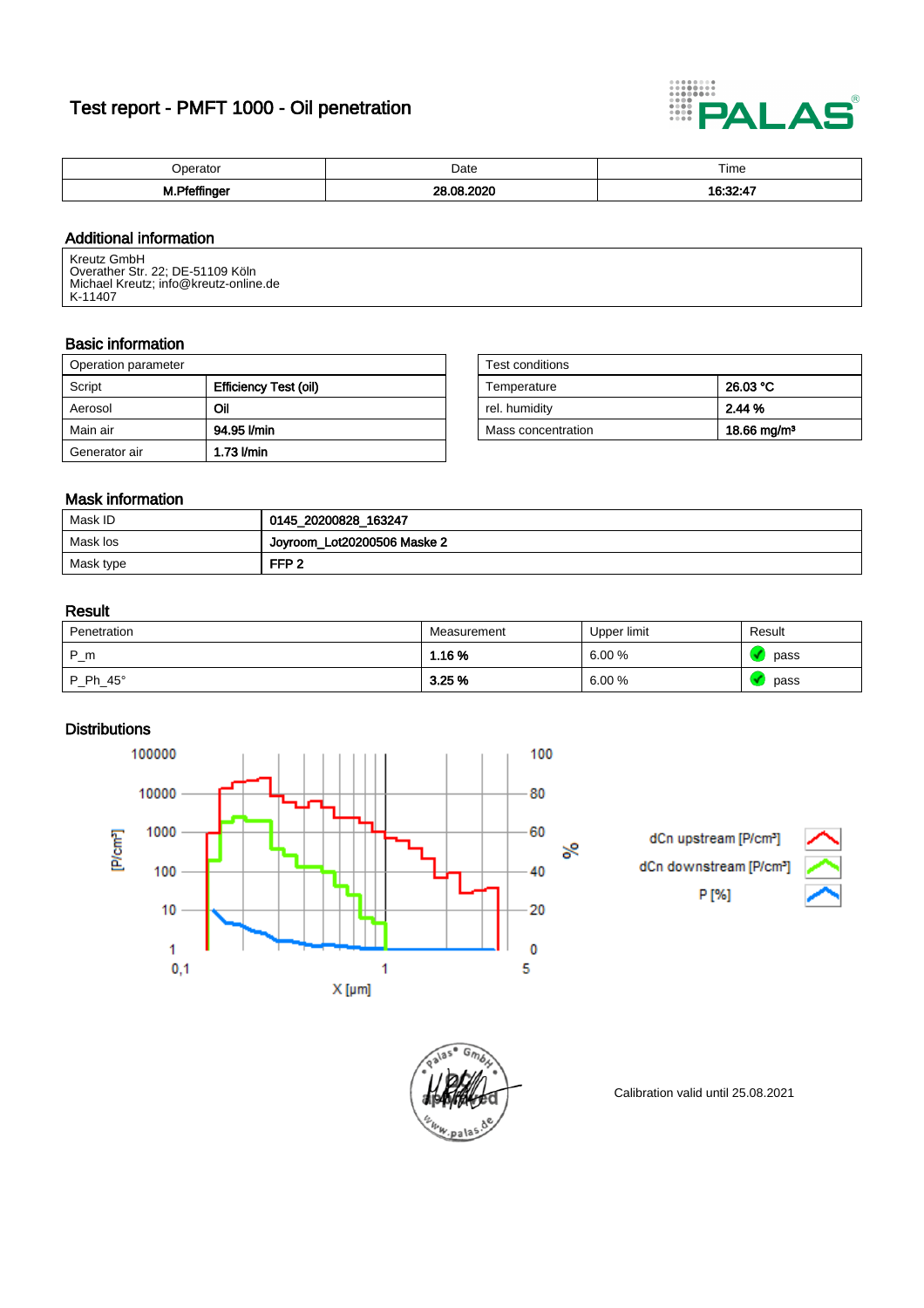# Test report - PMFT 1000 - Breath resistance / Valve test



| Iners<br>. | Date   | Time                 |
|------------|--------|----------------------|
| м.         | <br>იი | つん・つつ<br>$\sim$<br>ー |

## Additional information

Kreutz GmbH Overather Str. 22; DE-51109 Köln Michael Kreutz; info@kreutz-online.de K-11407

## Basic information

| Operation parameter |                          | Test conditions |          |
|---------------------|--------------------------|-----------------|----------|
| Script              | <b>Breath Resistance</b> | Temperature     | 26.10 °C |
| Aerosol             | Pressurized air          | rel. humiditv   | 3.17%    |

| Test conditions |          |
|-----------------|----------|
| Temperature     | 26.10 °C |
| rel. humidity   | 3.17%    |

### Mask information

| Mask ID   | 0145_20200828_162433        |
|-----------|-----------------------------|
| Mask los  | Joyroom_Lot20200506 Maske 2 |
| Mask type | FFP <sub>2</sub>            |

#### Result

| Description  | Main air     | Differential pressure | Upper limit | Result |
|--------------|--------------|-----------------------|-------------|--------|
| Inhalation 1 | 29.67 l/min  | 32.13 Pa              | 70.00 Pa    | pass   |
| Inhalation 2 | 95.57 l/min  | 113.28 Pa             | 240.00 Pa   | pass   |
| Exhalation   | 160.56 l/min | 197.75 Pa             | 300.00 Pa   | pass   |



Calibration valid until 25.08.2021